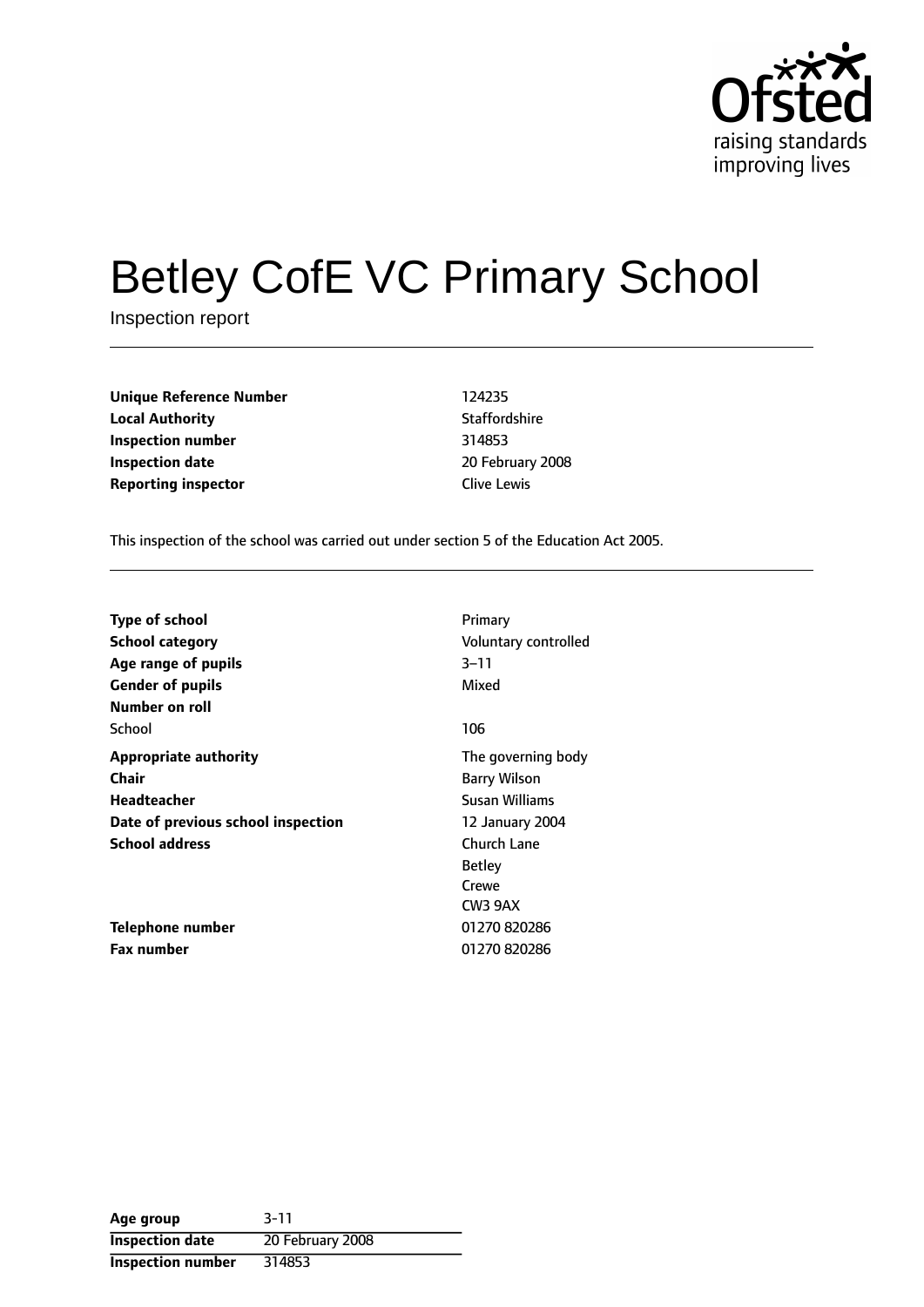.

© Crown copyright 2008

#### Website: www.ofsted.gov.uk

This document may be reproduced in whole or in part for non-commercial educational purposes, provided that the information quoted is reproduced without adaptation and the source and date of publication are stated.

Further copies of this report are obtainable from the school. Under the Education Act 2005, the school must provide a copy of this report free of charge to certain categories of people. A charge not exceeding the full cost of reproduction may be made for any other copies supplied.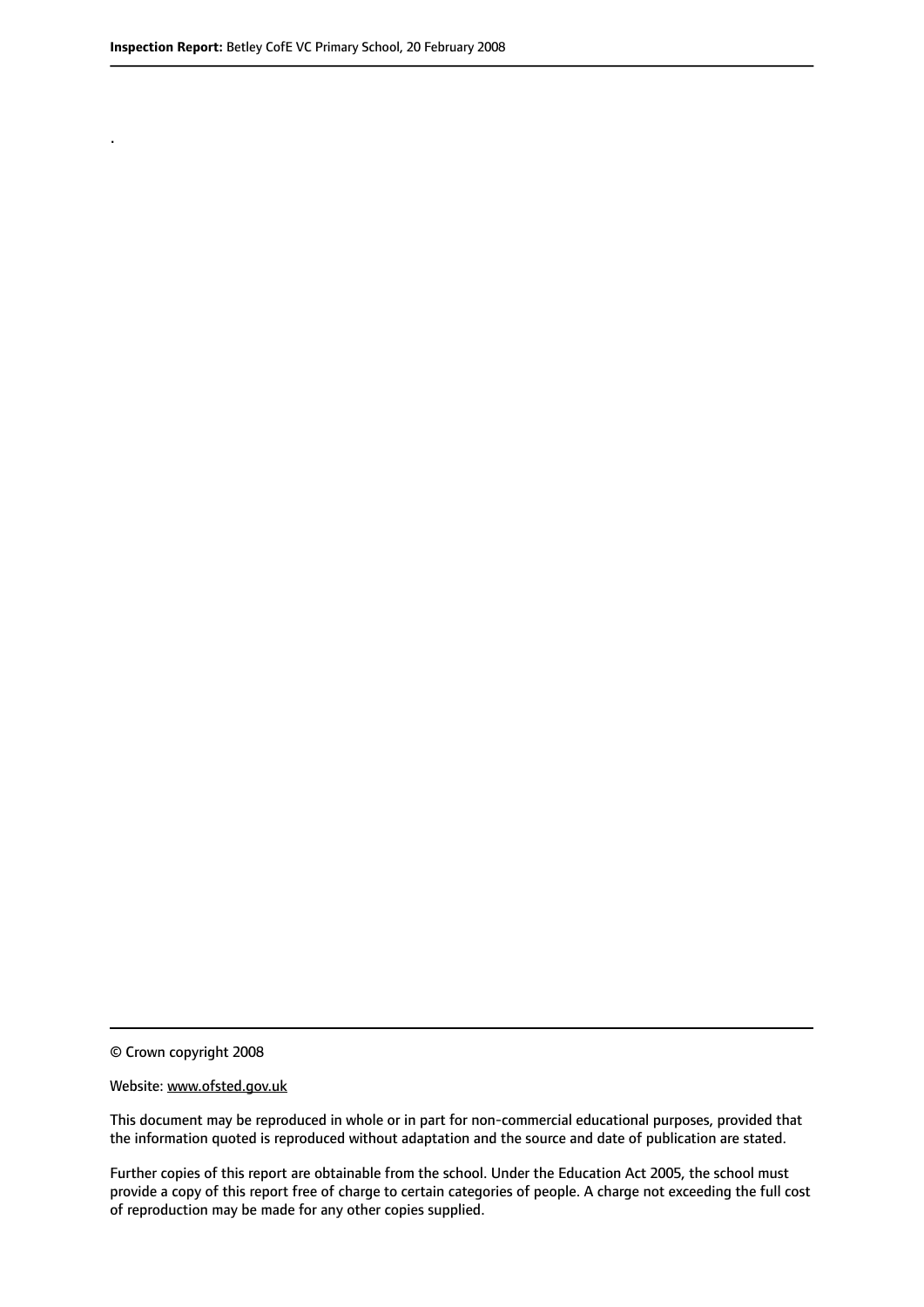# **Introduction**

The inspection was carried out by two Additional Inspectors.

### **Description of the school**

Thisis a smaller-than-average school in which pupils are taught in mixed-age classes. The great majority come from White British backgrounds and free school meal entitlement is low. The headteacher joined the school in September 2007 as acting head and was appointed substantive head a week before the inspection. The proportion of pupils with learning difficulties and/or disabilities is broadly average, but there is wide variation in the numbers in each year group. A significant number of pupils join the school in Years 3 to 6.

#### **Key for inspection grades**

| Grade 1 | Outstanding  |
|---------|--------------|
| Grade 2 | Good         |
| Grade 3 | Satisfactory |
| Grade 4 | Inadequate   |
|         |              |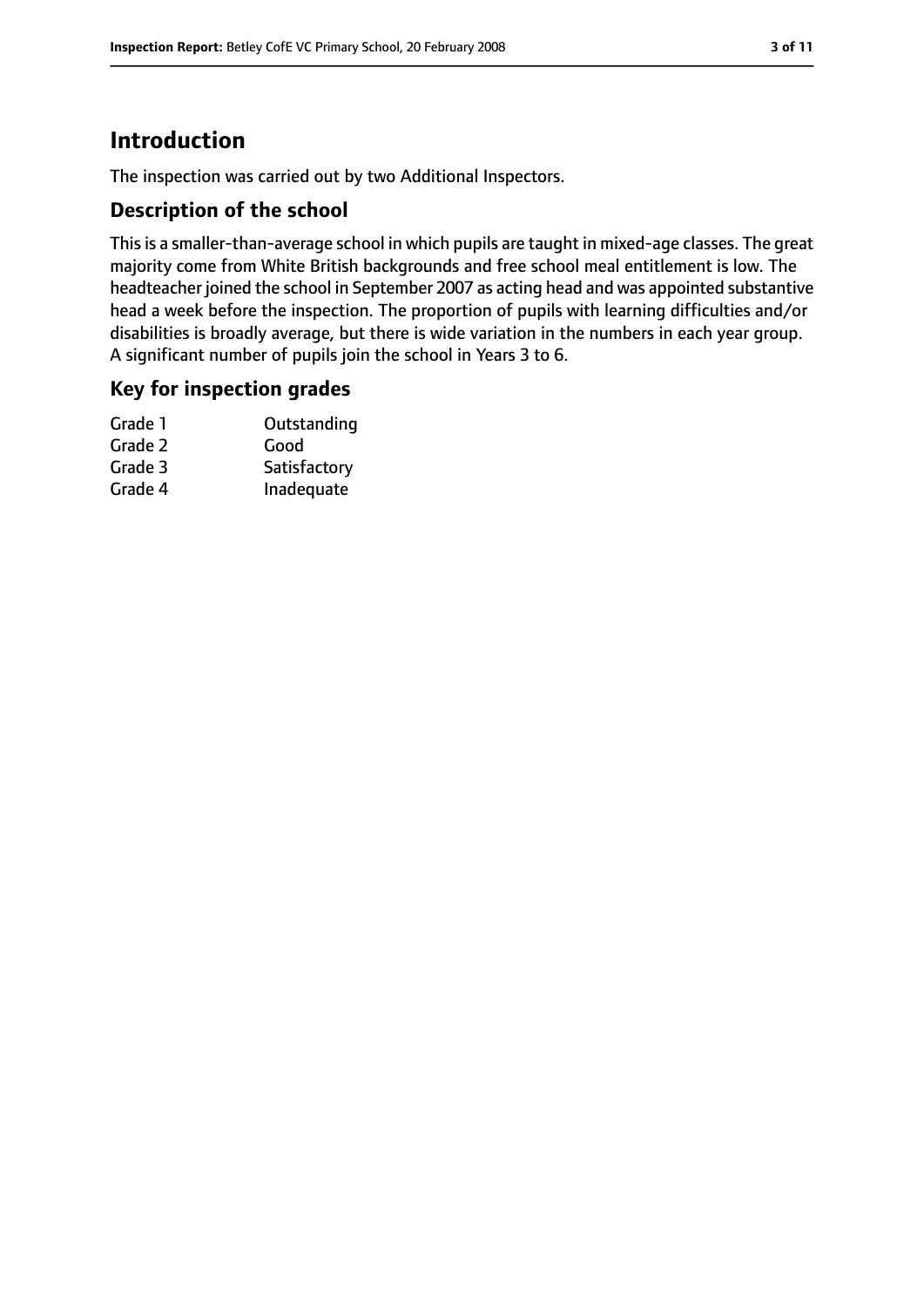# **Overall effectiveness of the school**

#### **Grade: 3**

Betley Church of England Primary is a satisfactory school, with some good aspects to its work. The school knows that it could improve further because it has an accurate view of its current strengths and weaknesses. Leadership and management are satisfactory. The very recently appointed headteacher, whilst she was still acting head, introduced a number of important, carefully targeted initiatives. These included strengthening the systemsfor the assessment and tracking of pupils' progress and improving pupils' awareness of their own progress. Achievement is satisfactory. Levels of attainment on entry vary from year to year because of the small numbers of children in each, but are typically average. Children make satisfactory progress in the Nursery/Reception class. Steady progress is maintained through Years 1 to 6 so that, by the end of Year 6, standards in English, mathematics and science are broadly average. While most pupils reach average levels in national tests, too few attain the higher levels. The school's partnerships with others promote pupils' progress and well-being satisfactorily. The great majority of parents are very supportive of the school, making comments such as, 'I believe the staff are doing a great job and I am more than pleased with the school'.

Pupils' personal development, including their spiritual, moral, social and cultural development, is good. Pupils learn how to be safe and healthy and take responsibility for themselves and others. They very much enjoy coming to school, as evidenced by the above average levels of attendance. Behaviour is satisfactory and pupils make a good contribution to the local community. All aspects of provision are satisfactory and new initiatives are beginning to strengthen some key elements. The curriculum is currently undergoing some changes, designed to ensure that more effective use is made of available time and to improve provision for the more able pupils. Teaching and learning are satisfactory. Teachers' planning and use of teaching assistants ensure pupils with learning needs are supported appropriately. However, planning does not always cater as well for the more able pupils. Staff care for the pupils well and there is a strong ethos of inclusion. New systems for assessing and tracking individual pupils' progress have only very recently been introduced. They are not yet being used to their full advantage to allow rapid intervention when a pupil is either falling behind or, with a few extra focused sessions, could achieve higher levels. Under the leadership of the new headteacher, effective steps have been taken to promote improvement since the last inspection and the school is steadily moving forward.

## **Effectiveness of the Foundation Stage**

#### **Grade: 3**

Children make satisfactory progress so that standards are in line with national averages by the time they enter Year 1. Teaching is satisfactory. Record keeping is good and detailed records are kept on each child's achievement on entry and on their progress in each area of learning. There is a sound balance of staff-led and child-initiated activities and staff create a good learning environment for the children. For example, children are motivated and interested in role play in the 'vet's surgery'. The secure outdoor area is used effectively to enhance children's independent learning skills.

However, opportunities are missed to further develop their sense of responsibility through daily routines, for example, by handing out milk at snack time. Better use could also be made of visual stimuli to interest and motivate children during teaching activities.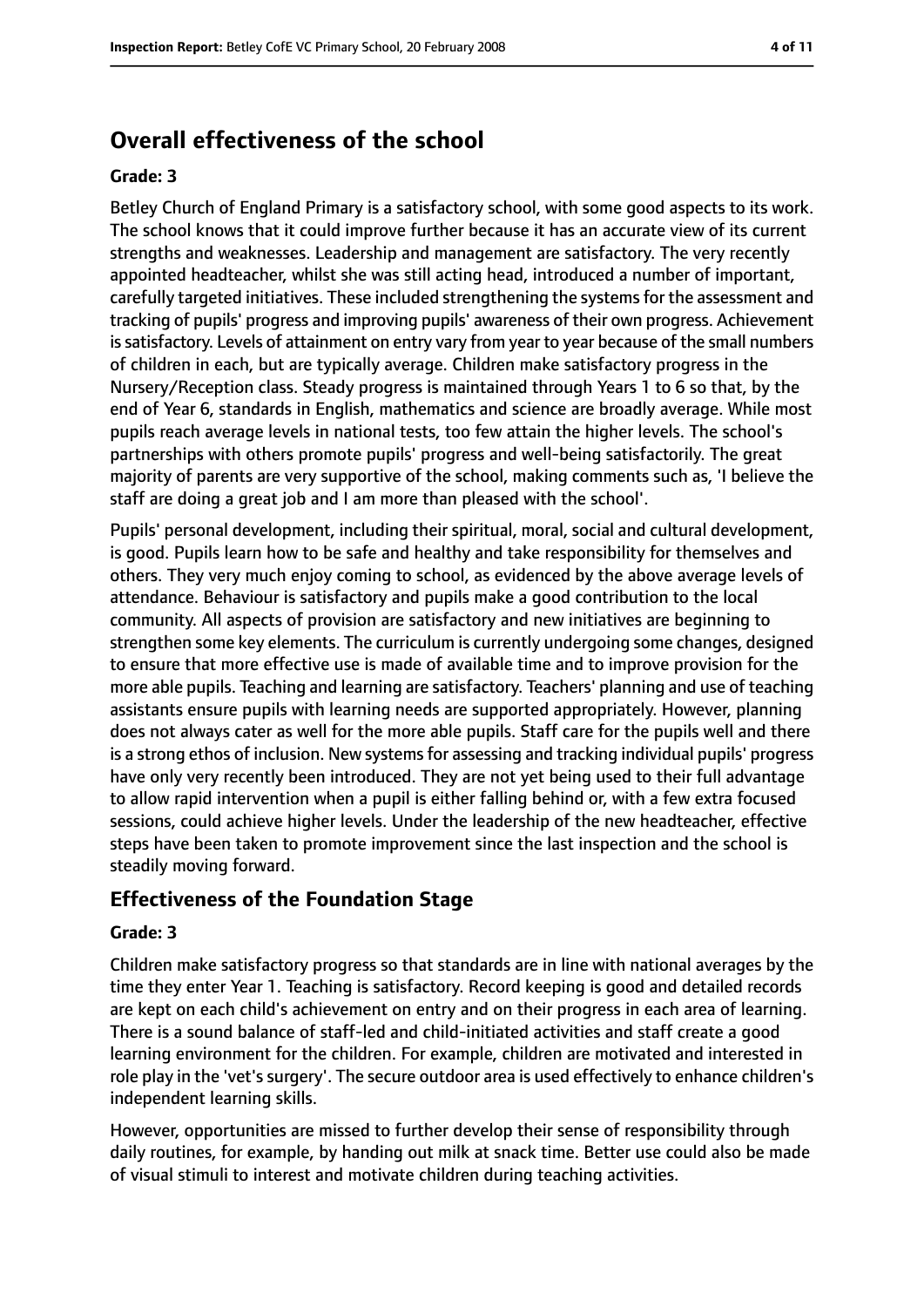## **What the school should do to improve further**

- Improve the use of data obtained from the new assessment and tracking systems to allow more rapid and effective intervention where pupils may need extra support or an extra degree of challenge.
- Ensure that teaching consistently challenges the more able pupils so that more reach the higher levels in national tests by the end of Year 6.

A small proportion of the schools whose overall effectiveness is judged satisfactory but which have areas of underperformance will receive a monitoring visit by an Ofsted inspector before their next section 5 inspection.

# **Achievement and standards**

#### **Grade: 3**

School baseline and tracking data confirm that pupils enter the school with broadly average levels of attainment, and they make satisfactory progress overall as they move through the school. In the latest 2007 national assessments, standards in Year 2 were broadly in line with national averages but too few pupils achieved the higher levels, particularly in writing. As a result of improved teaching and a whole-school focus on improving writing, more pupils in the current Year 2 are beginning to work at the higher levels. Standards by the end of Year 6 are affected by variations in the number of pupils joining the school during Years 3 to 6 and by the proportion of pupils with learning difficulties and/or disabilities. Overall, pupils reach average standards in English, mathematics and science. In 2007, too few attained the higher levels in national tests. Improved teaching and better assessment is bringing about some improvement for the current Year 6. The school recognises that there is still a need to provide more consistent challenge for the more able pupils in all year groups. Pupils with learning difficulties and/or disabilities make satisfactory progress.

# **Personal development and well-being**

#### **Grade: 2**

The school's Christian affiliation ensures that pupils learn to respect each other's feelings and ideas. Their cultural awareness is enriched effectively through first-hand experience of visitors, celebration of festivals, and music. They have a good understanding of what constitutes a healthy lifestyle. They feel safe around the school because they know adults will help them if there are problems. Behaviour is usually good in lessons but the behaviour of a few children, when not closely supervised at playtimes, can be unruly. Pupils take up the good opportunities to contribute to the life of the school through making suggestions via the school council and undertaking various responsibilities. They develop sound skills that contribute to their future economic well-being.

# **Quality of provision**

### **Teaching and learning**

#### **Grade: 3**

Classroom routines are made clear and regularly reinforced. This ensures learning takes place in a well-structured environment and that all pupils can contribute to lessons. Teachers and teaching assistants work well together to ensure that pupils who need extra help are given it. In most cases, classroom organisation is good and pupils are managed well. As a result, most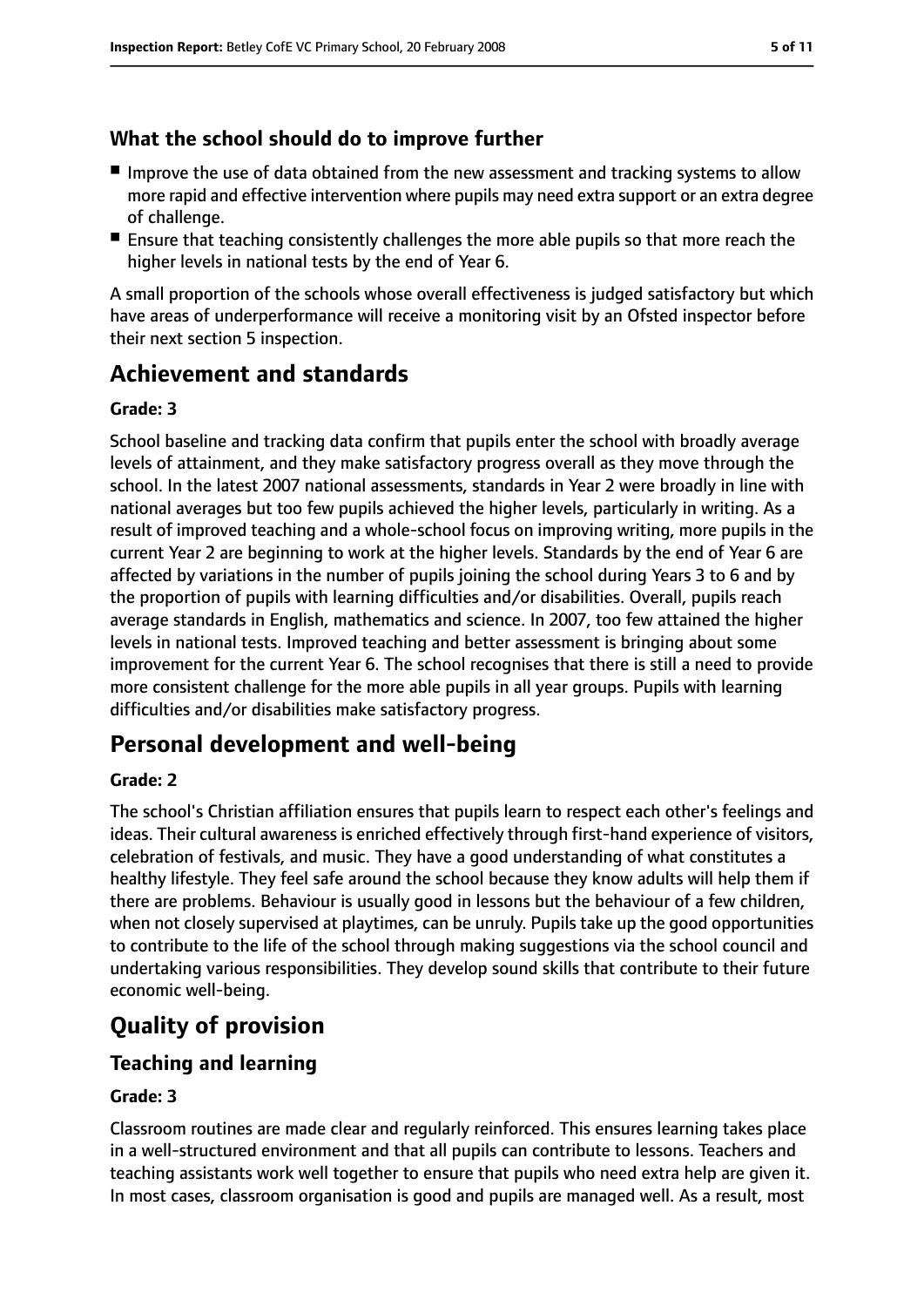behave well in lessons and listen carefully to teachers. Skilled teaching successfully extends pupils' language and thinking skills. However, on occasions, the pace of lessons is not always brisk enough and time is wasted as a result. Furthermore, although there have been recent improvements, teachers' expectations of pupils, particularly of the more able, are not high enough. Marking is up to date and thorough but does not focus sufficiently on explaining what pupils can do to improve.

### **Curriculum and other activities**

#### **Grade: 3**

The curriculum is broad and balanced and national strategies and guidelines are used appropriately. There is an appropriate focus on the core subjects of English, mathematics and science, and adaptations are being put in place to improve standards in these areas. There is a wide range of curriculum enrichment activities. Strong links to the church, including weekly visits to the church by the whole school, support pupils' spiritual and moral development well. Pupils take part enthusiastically in the good range of after-school clubs and activities. However, the curriculum, organised into two-year rolling programmes to cater for the mixed-age classes, is not always well adapted to the needs of the more able pupils, particularly in English, mathematics and science. The school is, rightly, currently reviewing timetabling to ensure more effective use of time across the school.

#### **Care, guidance and support**

#### **Grade: 3**

Adults show a genuine concern for pupils' safety and child protection procedures are thorough. All members of staff now have a better understanding of pupils' individual academic needs and progressfollowing the systemsfor assessment and tracking introduced by the new headteacher. These data are readily accessible to all staff, who are now much more aware of how much progress their pupils are making on a termly basis. The use of this information to set specific targets in English and mathematics is still at a very early stage of development but is is already having a positive impact. Group targets for English and mathematics are helping pupils to develop an understanding of their own learning and what they need to do to improve.

# **Leadership and management**

#### **Grade: 3**

On taking up post, the headteacher, with the effective support of the local authority, began immediately improving the accuracy and quality of the school's self evaluation. She rapidly introduced a series of initiatives designed to improve the progress of pupils across the school. However, most changes have been made so recently that it is, as yet, too early to confirm their success. The system of termly checks on pupils' progress is playing an important role in helping the school to move forward. So far the school has only one term's data to analyse, but it is already providing the school with secure, accurate data on individual pupils' progress in reading, writing and mathematics. Although subject leaders are beginning to understand how to use assessment information to check on the school's performance, there is still too much reliance on the headteacher to provide this analysis. Governors are now better informed about pupils' achievements and are beginning to develop their role in holding the school to account. The new headteacher has undeniably had a positive impact on the school in a very short time. Recent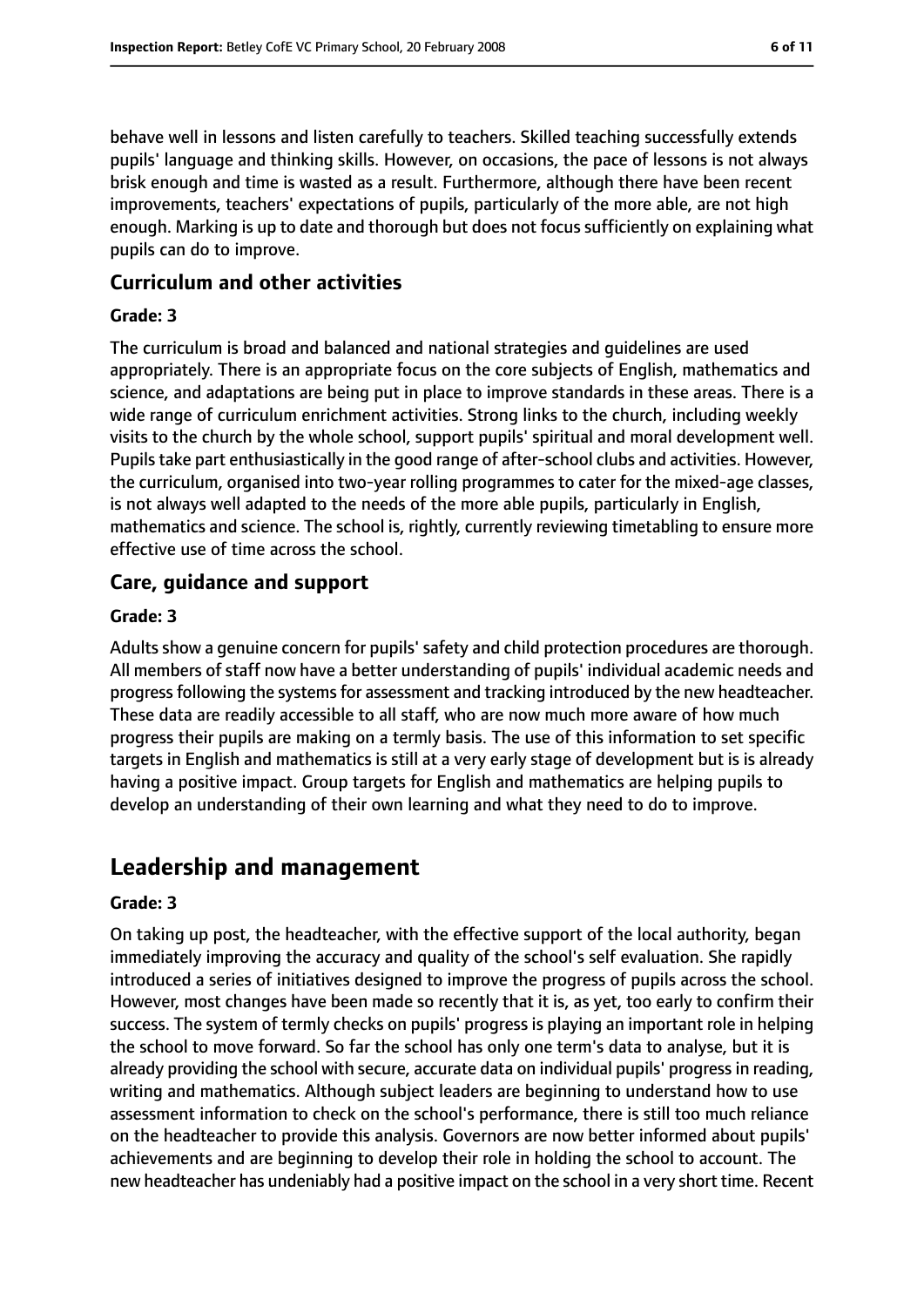improvements, though still in the early stages, demonstrate that it has satisfactory capacity to improve further.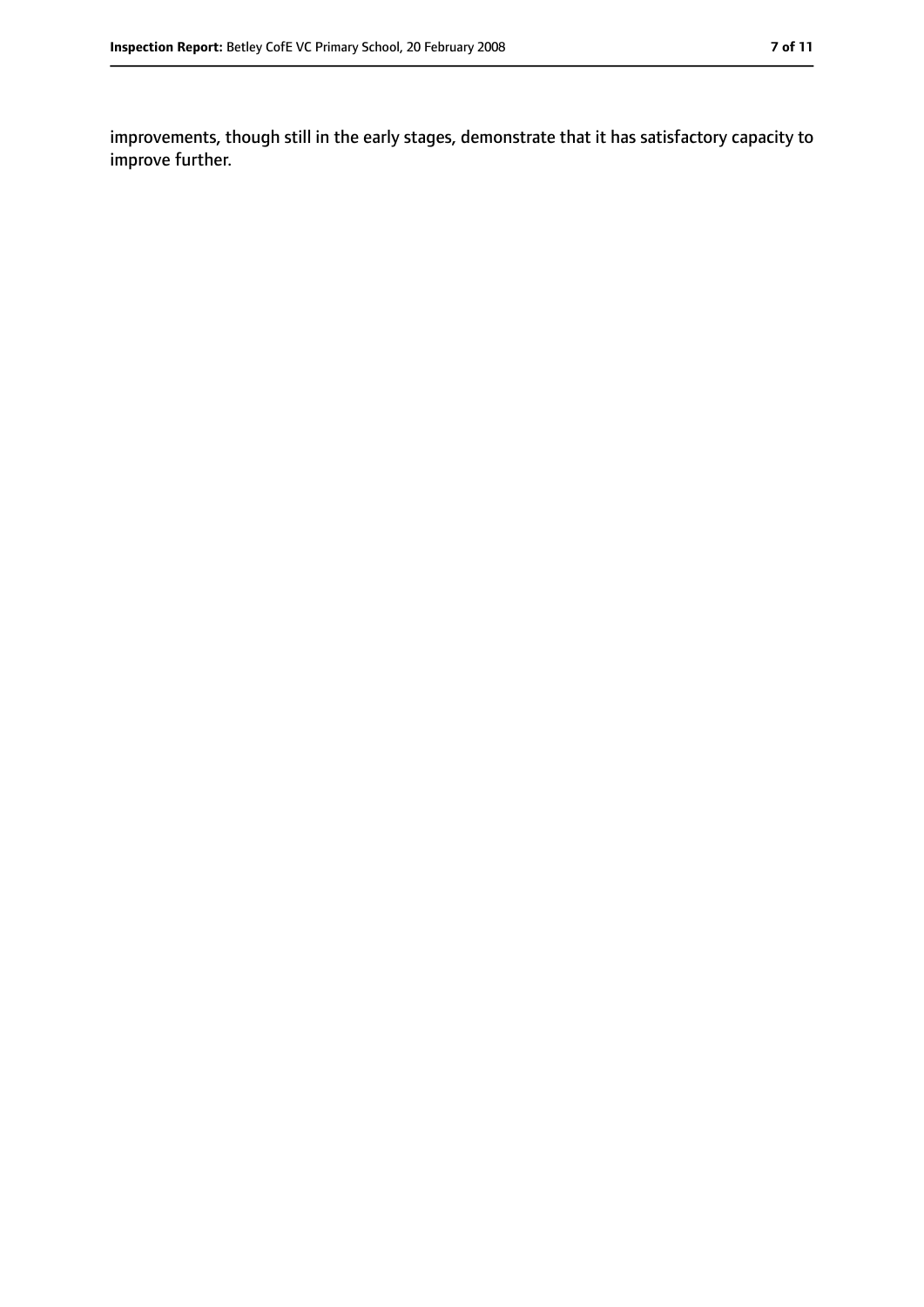**Any complaints about the inspection or the report should be made following the procedures set out in the guidance 'Complaints about school inspection', which is available from Ofsted's website: www.ofsted.gov.uk.**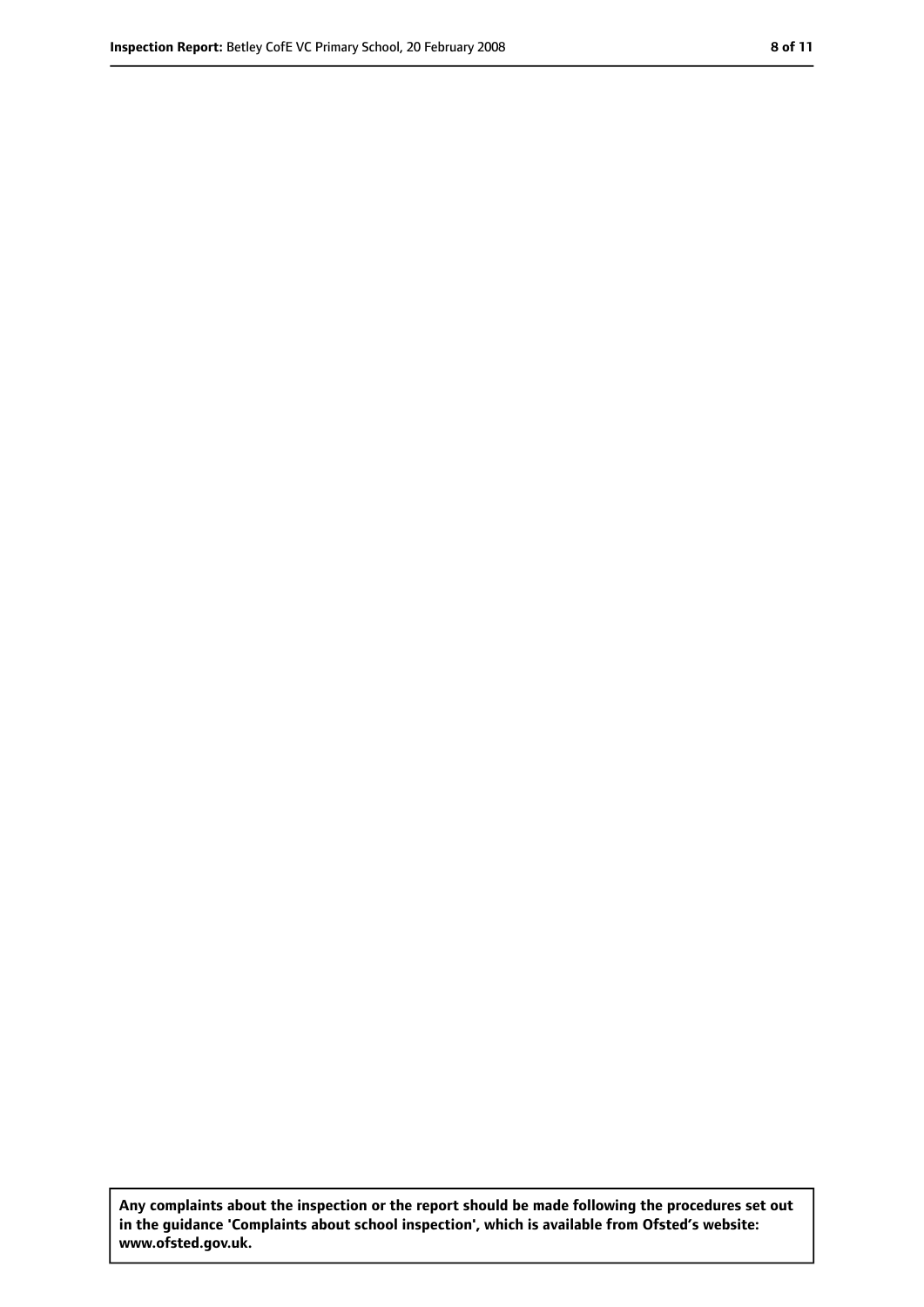# **Inspection judgements**

| $^{\backprime}$ Key to judgements: grade 1 is outstanding, grade 2 good, grade 3 satisfactory, and | <b>School</b>  |
|----------------------------------------------------------------------------------------------------|----------------|
| arade 4 inadequate                                                                                 | <b>Overall</b> |

# **Overall effectiveness**

| How effective, efficient and inclusive is the provision of education, integrated<br>care and any extended services in meeting the needs of learners? |     |
|------------------------------------------------------------------------------------------------------------------------------------------------------|-----|
| Effective steps have been taken to promote improvement since the last<br>inspection                                                                  | Yes |
| How well does the school work in partnership with others to promote learners'<br>well-being?                                                         |     |
| The effectiveness of the Foundation Stage                                                                                                            |     |
| The capacity to make any necessary improvements                                                                                                      |     |

## **Achievement and standards**

| How well do learners achieve?                                                                               |  |
|-------------------------------------------------------------------------------------------------------------|--|
| The standards <sup>1</sup> reached by learners                                                              |  |
| How well learners make progress, taking account of any significant variations between<br>groups of learners |  |
| How well learners with learning difficulties and disabilities make progress                                 |  |

## **Personal development and well-being**

| How good is the overall personal development and well-being of the<br>learners?                                  |  |
|------------------------------------------------------------------------------------------------------------------|--|
| The extent of learners' spiritual, moral, social and cultural development                                        |  |
| The extent to which learners adopt healthy lifestyles                                                            |  |
| The extent to which learners adopt safe practices                                                                |  |
| How well learners enjoy their education                                                                          |  |
| The attendance of learners                                                                                       |  |
| The behaviour of learners                                                                                        |  |
| The extent to which learners make a positive contribution to the community                                       |  |
| How well learners develop workplace and other skills that will contribute to<br>their future economic well-being |  |

## **The quality of provision**

| How effective are teaching and learning in meeting the full range of the<br>learners' needs?          |  |
|-------------------------------------------------------------------------------------------------------|--|
| How well do the curriculum and other activities meet the range of needs<br>and interests of learners? |  |
| How well are learners cared for, guided and supported?                                                |  |

 $^1$  Grade 1 - Exceptionally and consistently high; Grade 2 - Generally above average with none significantly below average; Grade 3 - Broadly average to below average; Grade 4 - Exceptionally low.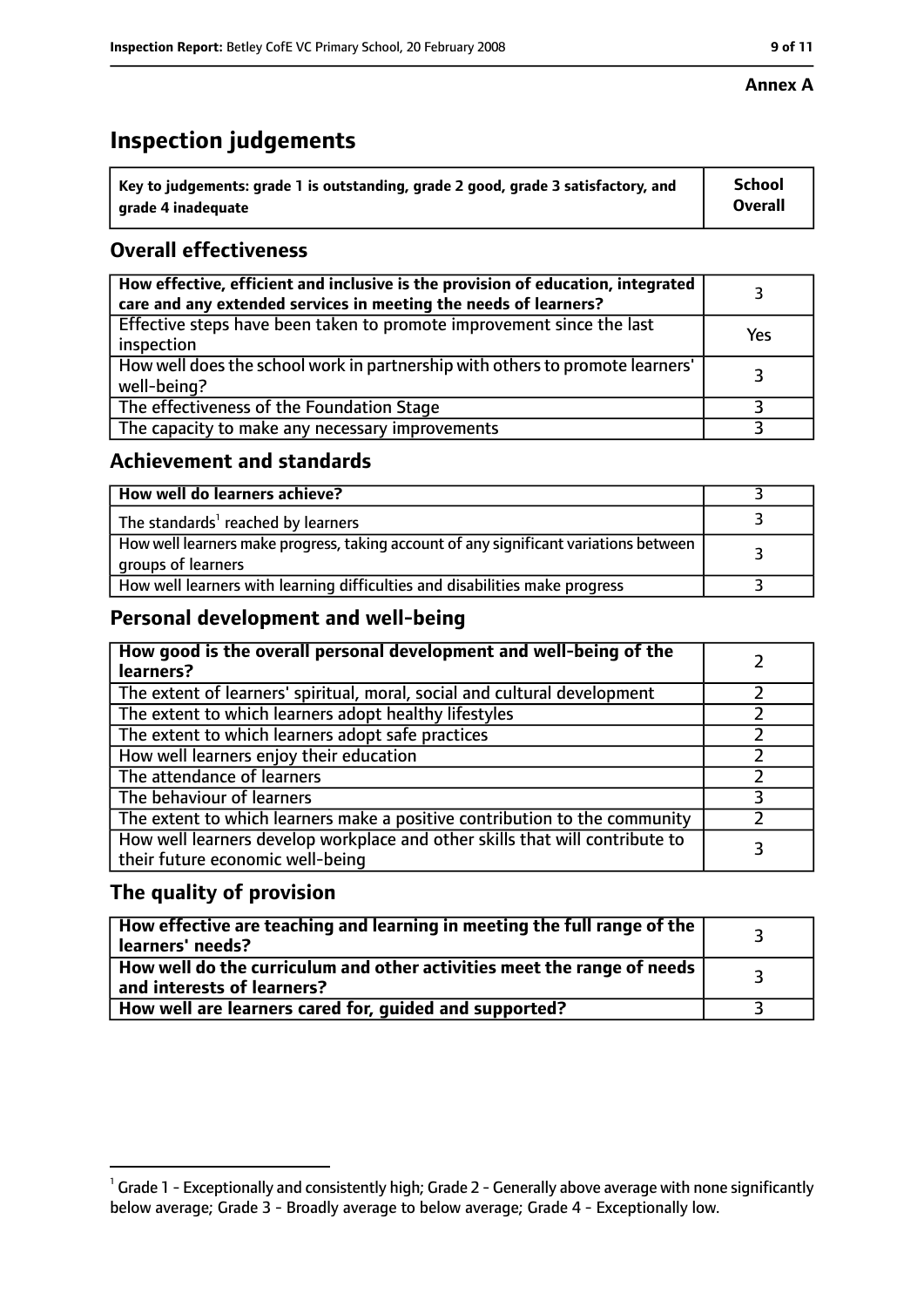# **Leadership and management**

| How effective are leadership and management in raising achievement<br>and supporting all learners?                                              |     |
|-------------------------------------------------------------------------------------------------------------------------------------------------|-----|
| How effectively leaders and managers at all levels set clear direction leading<br>to improvement and promote high quality of care and education |     |
| How effectively leaders and managers use challenging targets to raise standards                                                                 | 3   |
| The effectiveness of the school's self-evaluation                                                                                               | 3   |
| How well equality of opportunity is promoted and discrimination tackled so<br>that all learners achieve as well as they can                     | 3   |
| How effectively and efficiently resources, including staff, are deployed to<br>achieve value for money                                          | 3   |
| The extent to which governors and other supervisory boards discharge their<br>responsibilities                                                  | 3   |
| Do procedures for safequarding learners meet current government<br>requirements?                                                                | Yes |
| Does this school require special measures?                                                                                                      | No  |
| Does this school require a notice to improve?                                                                                                   | No  |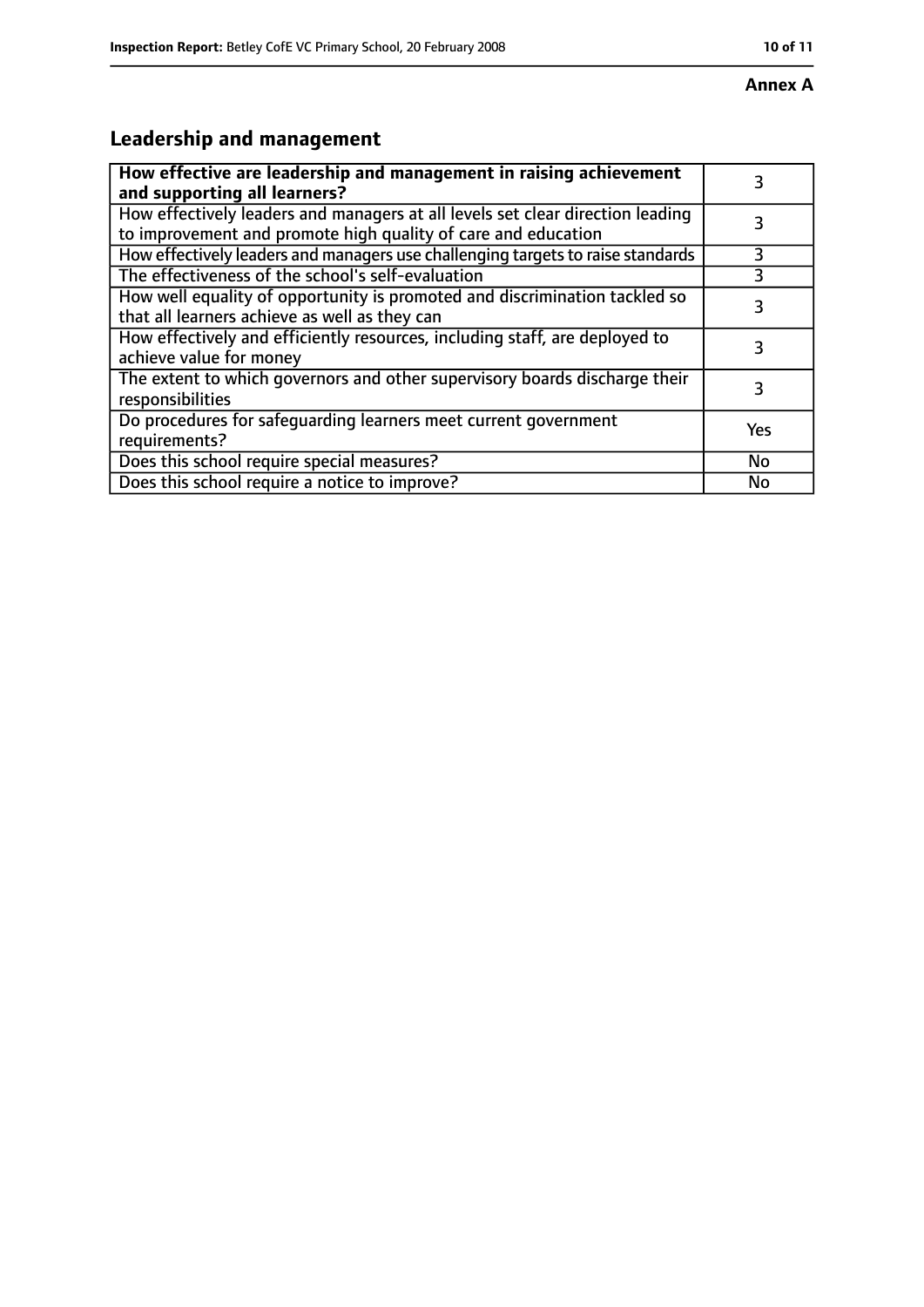#### **Annex B**

# **Text from letter to pupils explaining the findings of the inspection**

21 February 2008

Dear Pupils

Inspection of Betley C of E VC Primary School, Betley, Crewe, CW3 9AX

I would like to thank you for your help during the recent inspection of yourschool. My colleague and I very much enjoyed our visit.

Betley is a satisfactory school. Your headteacher and staff are leading the school satisfactorily. They care for you well and give you good support to enable you to learn and enjoy your lessons. They make sure that you understand how to look after yourselves and keep safe, and you do this well. You told us that you like school and there are lots of things to do and enjoy. Your behaviour is frequently good in the class but we feel it could be better when you are playing outside. You work hard and try to succeed in all that you do.

I have asked your school to do a few things to make it even better.

- Make better use of the information about how well you are all doing in English, maths and science to make sure that you are all making the progress that you should.
- Make sure that you are all given work that challenges you to do as well as you possibly can, particularly if you are quick to learn.

Thank you again for making us feel so welcome in your school.

Yours sincerely

Clive Lewis Lead inspector